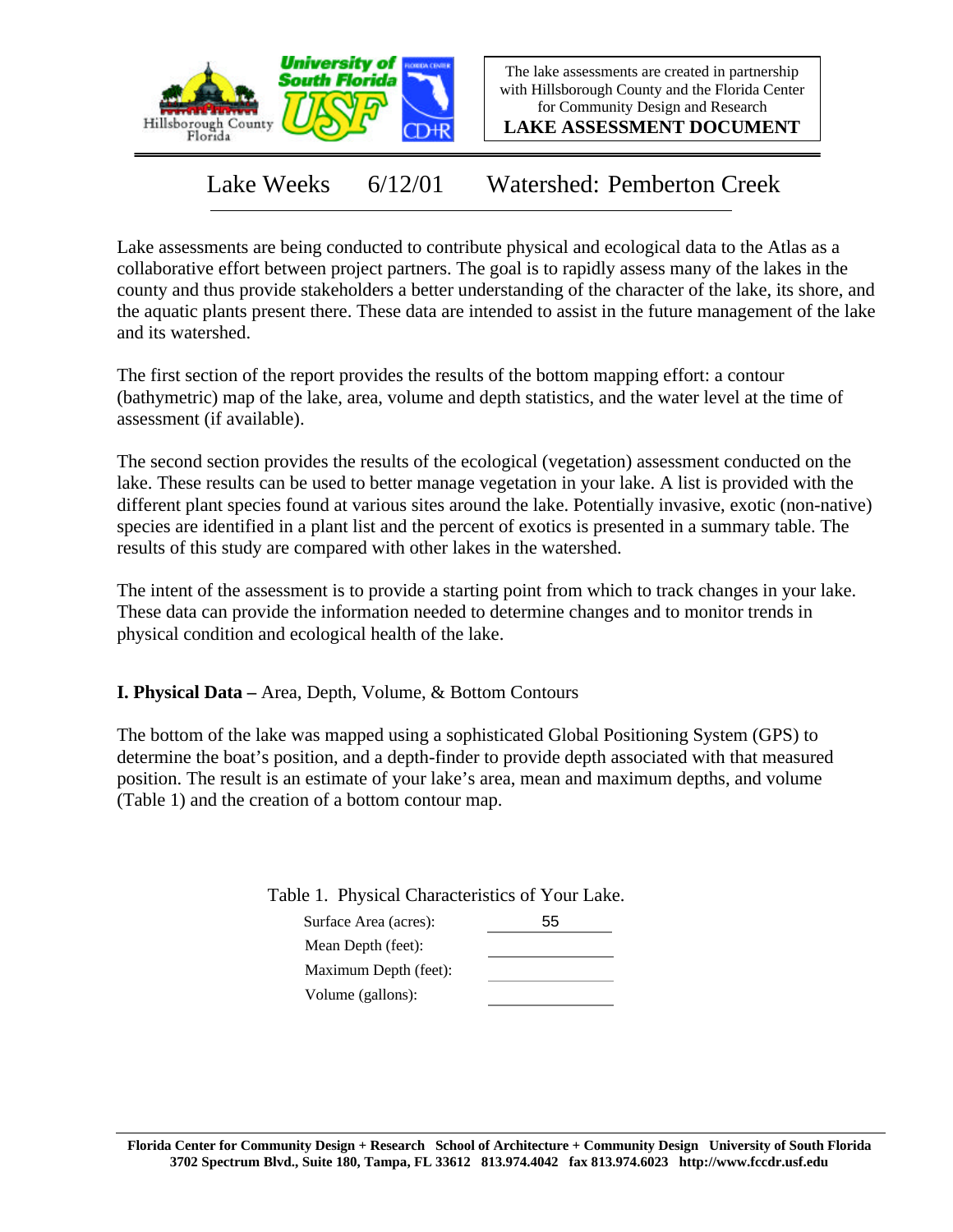

**LAKE ASSESSMENT DOCUMENT**

## Lake Weeks 6/12/01 Watershed: Pemberton Creek

## **II. Ecological Data**

Aquatic Plant Survey

Approximately equispaced sites are haphazardly mapped around the lake and the aquatic plants at each site are surveyed. The total number of species from all sites is used to approximate the total diversity of aquatic plants and the percent of invasive-exotic plants on the lake and in the watershed (Table 2). Many of these plants are considered ecologically harmful, as they tend to out-compete native species. Such "nuisance" plants can also make boating and other recreational activities difficult or impossible. The common and scientific names of plant species found on your lake are listed in Table 3.

> Table 2. Comparison of species diversity between your lake and other assessed lakes located within your watershed.

|                        |     | Lake Weeks Pemberton Creek<br>(Average) |  |
|------------------------|-----|-----------------------------------------|--|
| Number of Taxa:        | 17  | 19                                      |  |
| Percent Exotic Plants: | 18% | 20\%                                    |  |

Table 3. Botanical and common names of the most commonly found plants on your lake. Percent frequency (of occurence), habit (location where found), status (native or exotic), and EPPC status are provided.

| Emergent<br>Emergent<br>Emergent | Native<br>Unknown<br>Exotic | NL<br><b>NL</b> |
|----------------------------------|-----------------------------|-----------------|
|                                  |                             |                 |
|                                  |                             |                 |
|                                  |                             | Ш               |
| Emergent                         | Native                      | NL              |
| Emergent                         | Native                      | <b>NL</b>       |
| Emergent                         | Unknown                     | <b>NL</b>       |
| Emergent                         | Native                      | NL              |
| Emergent                         | Native                      | NL              |
| Emergent                         | Native                      | <b>NL</b>       |
| Emergent                         | Native                      | NL              |
| Floating                         | Exotic                      |                 |
| Emergent                         | Native                      | <b>NL</b>       |
| Emergent                         | Native                      | NL              |
| Emergent                         | Native                      | NL              |
| Emergent                         | Native                      | NL              |
| Emergent                         | Native                      | <b>NL</b>       |
|                                  |                             |                 |

Florida Center for Community Design + Research School of Architecture + Community Design University of South Florida 3702 Spectrum Blvd., Suite 180, Tampa, FL 33612 813.974.4042 fax 813.974.6023 http://www.fccdr.usf.edu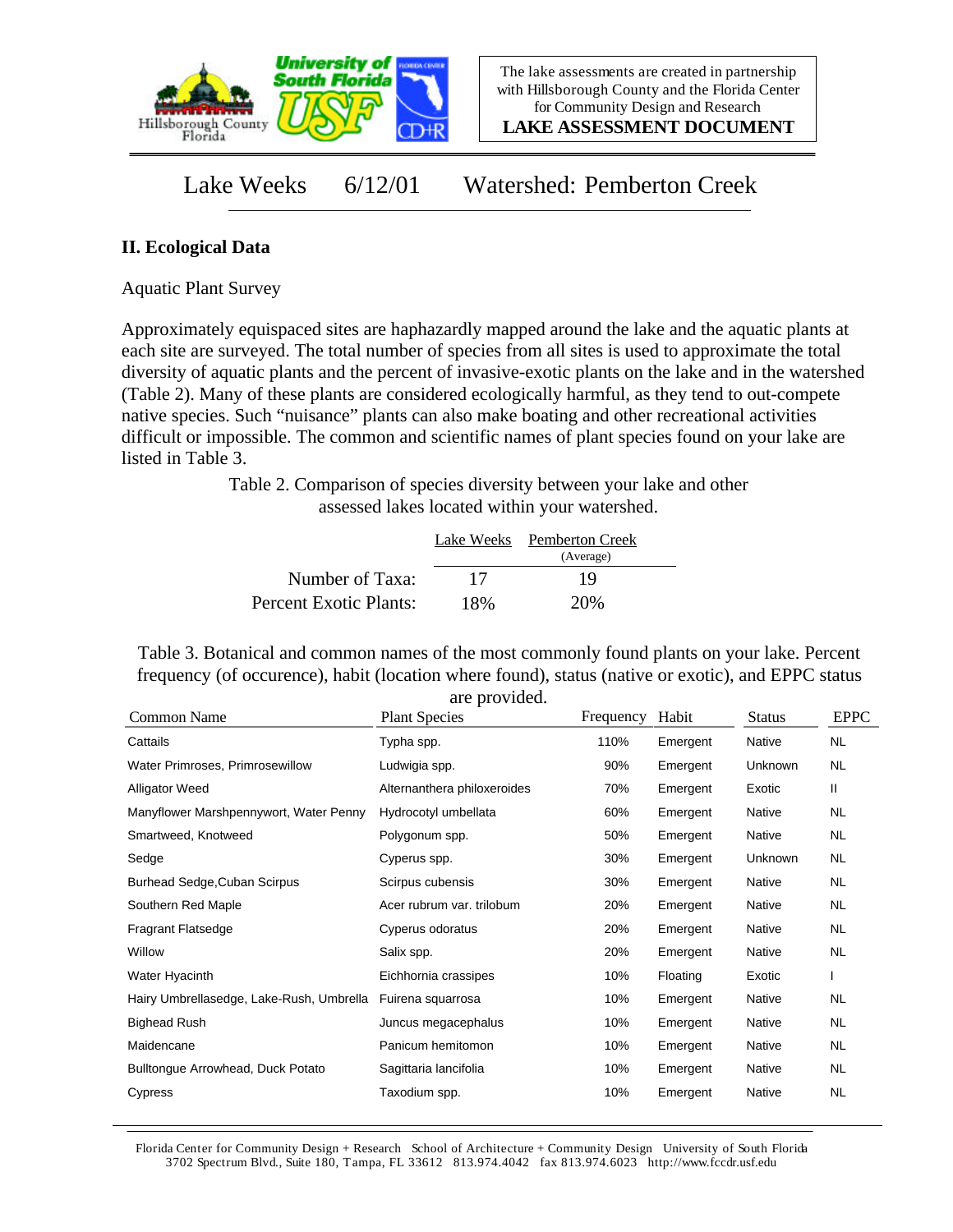Para Grass **Example 2018** Urochloa (Brachiaria) mutica 10% Emergent Exotic I